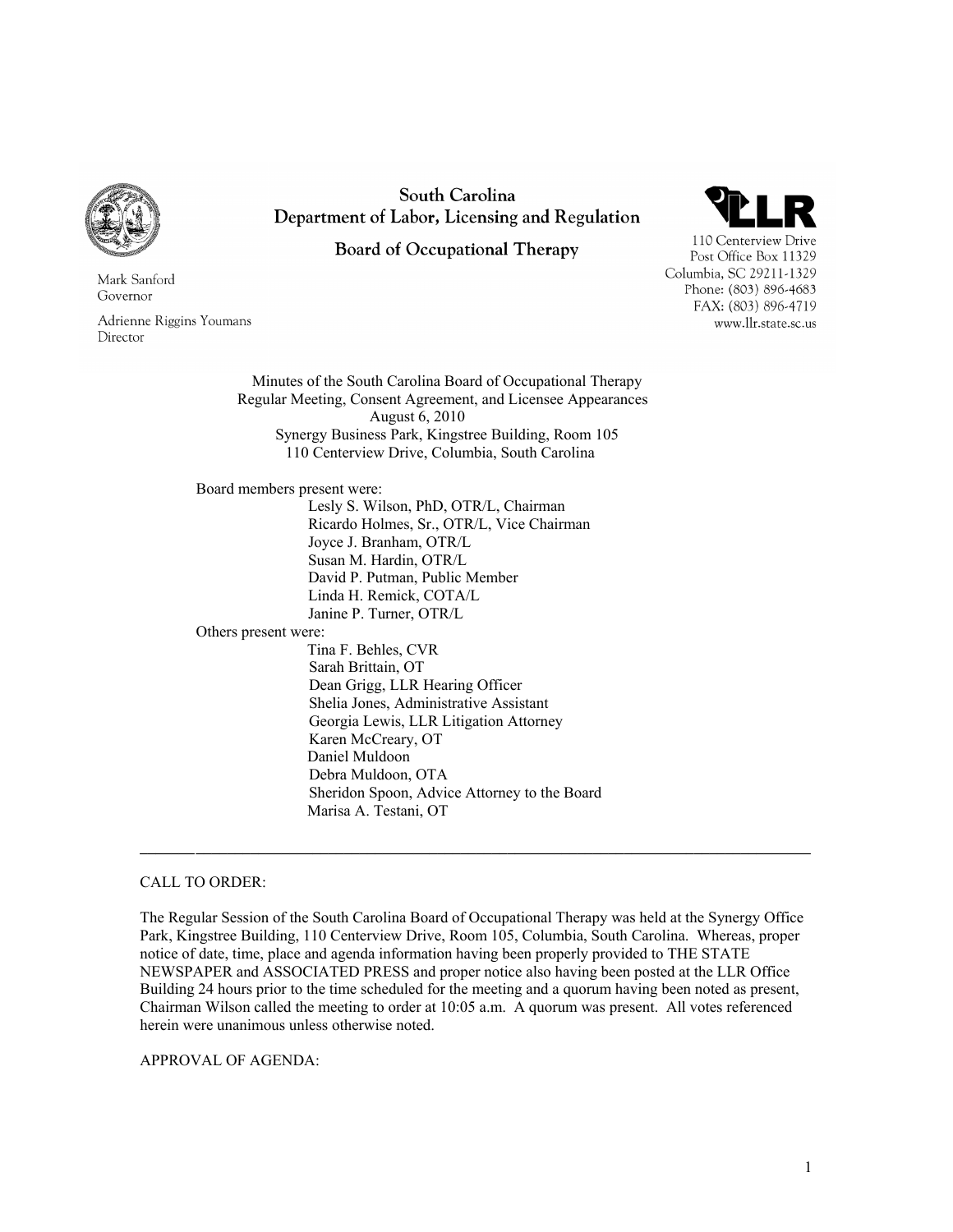**Motion:** A motion was made by Ms. Remick to approve the Agenda as presented. Ms. Branham seconded the motion. The motion passed.

### APPROVAL OF MINUTES:

**Motion:** A motion was made by Ms. Hardin to accept the March 26, 2010 minutes. Ms. Branham seconded the motion. The motion passed Board Meeting Minutes August 6, 2010 Page 2

### REPORTS:

#### Administrator's Report:

Chairman Wilson reviewed the Administrator's report from Mrs. Cox. She reported licensee totals to date to be 1464 OTR/L and 670 COTA/L for a total of 2135 licensees. She reported the LLR continues to be in touch with the Governor's office for appointments for members in expired terms. She noted that the n**ew d**atabase system from Accela is being tested, and **t**he Occupational Therapy Board is in the first phase of development and implementation. The Board member contact information was reviewed and changes were noted.

#### OIE/ OGC/ OIS Management Reports:

Office of Investigations and Enforcement (OIE) statistical report was provided by David Love with five (5) cases being worked from 2009 and three (3) cases being investigated from 2010. It was discussed that the reports are updated daily as needed and as actions on the cases are taken. Office of General Counsel (OGC) report noted one case coming before the Board today. Office of Information Services (OIS) report noted that since the last Board meeting in March that twenty-eight (28) new OT licenses were issued, twentyeight (28) new OTA licenses were issued, and two (2) OT licenses have been reinstated. Chairman Wilson reported that Mrs. Cox made a licensure presentation at the Medical University of South Carolina (MUSC) in July to the new graduates of the occupational therapy education program.

#### Financial Report:

The report is provided as information. Revenue is collected biennially and is expended over a two-year period. The Board is audited annually and has been found financially sound with no audit exceptions being noted. All monthly financial reports which are fully detailed are kept in the Board's office and in the Financial Department of LLR. New SCEIS system has been implemented for all financial, payroll, and personnel leave reporting across all South Carolina government entities.

#### DISCIPLINARY ISSUES:

# Investigative Review Committee Report (IRC):

There was no report for August 2010.

# CONSENT AGREEMENT PRESENTATION:

A Consent Agreement was presented regarding a complaint matter to the Board for their ruling in the matter of the practice occupational therapy which was signed by Karen McCreary, OT License #2073, with a public reprimand and conditions being offered. The State was represented by Georgia Lewis who presented the Consent Agreement. Ms. McCreary by her choice was not represented by counsel. The Hearing Officer was Dean Grigg. A court reporter was present. The presentation commenced.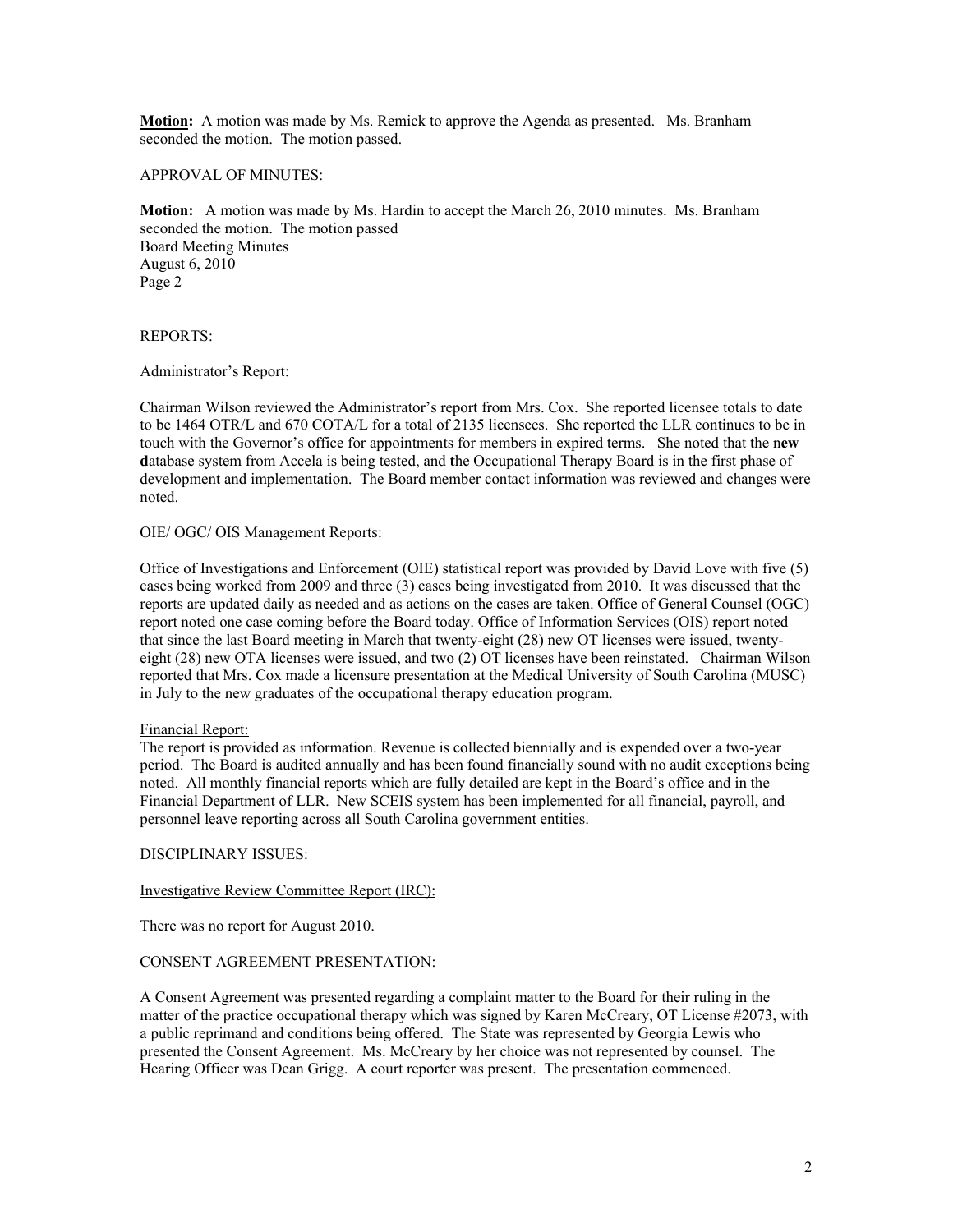**Motion:** A motion was made by Ms. Turner to go into Executive Session. The motion was seconded by Ms. Branham. The motion carried.

**Motion:** A motion was made by Ms. Turner to come out of Executive Session. The motion was seconded by Mr. Ricardo. The motion carried.

Board Meeting Minutes August 6, 2010 Page 3

**Motion:** A motion was made by Ms. Turner to accept the Consent Agreement and have the Board Chairman sign it. The motion was seconded by Mr. Ricardo. The motion carried.

APPEARANCES BEFORE THE BOARD:

Licensee Appearance Due to Audit Failure:

Licensee, Marisa A. Testani, appeared before the Board without representation regarding reinstatement of the license based on the reinstatement policy of the Board. A court reporter was present and Mr. Spoon was the advice counsel for the Board. The Applicant addressed the Board and the Board asked appropriate questions.

**Motion:** A motion was made by Mr. Putman to go into Executive Session. The motion was seconded by Ms. Hardin. The motion carried.

**Motion:** A motion was made by Ms. Hardin to come out of Executive Session. The motion was seconded by Ms. Remick. The motion carried.

**Motion:** A motion was made by Mr. Ricardo to reinstate the license and no Public Order was issued. The motion was seconded by Ms. Remick. The motion carried

Licensee Appearance for Reinstatement Request:

Debra A. Muldoon, OTA, lapsed License # 2406, appeared before the Board to ask for special consideration of waiving the required 750 required hours of on-site supervision that is required for reinstating a license that has lapsed for more than five (5) years but less than ten (10) years. Ms. Muldoon made a presentation and the Board asked appropriate questions.

**Motion:** A motion was made by Ms. Branham to go into Executive Session. The motion was seconded by Mr. Holmes. The motion carried.

**Motion:** A motion was made by Ms. Branham to come out of Executive Session. The motion was seconded by Mr. Holmes. The motion carried.

**Motion:** A motion was made by Ms. Remick to deny Ms. Muldoon's request of having the required onsite supervision hours waived as part of Ms. Muldoon's planned reinstatement. The motion was seconded by Ms. Turner. The motion carried

Licensee Appearance for Reinstatement Request:

Sarah Brittain, OT, lapsed License # 2629, appeared before the Board to ask for special consideration in reinstating her inactive license by asking that the inactivity period be considered less than three (3) years.